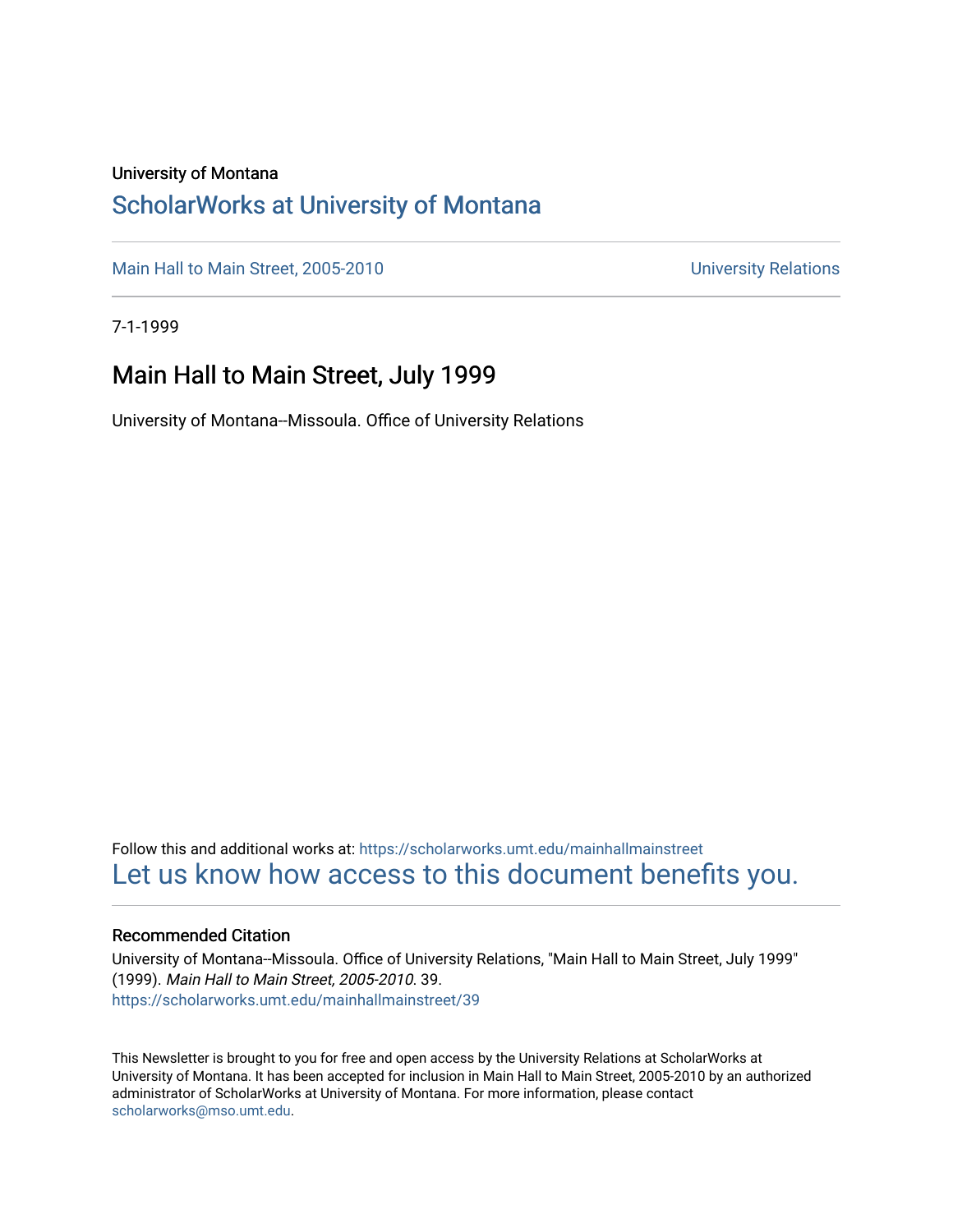

Vol. 5, No. 7 Connecting Campus and Community July 1999

# Bear Wear: UM introduces exclusive clothing line

<sup>1</sup>he University of Montana has further ventured into the fashion world this summer, introducing its own brand of clothing — Griz Gear.

Fashion-conscious fans may now sport the exclusive label of their favorite mascot inside their clothing as well as outside. A specially designed Griz Gear neck label is used to distinguish UM's unique-new apparel line of T-shirts, sweatshirts and hats.

The University has enjoyed increasingly brisk sales of Grizzly logowear since the football team won the NCAA National Championship in 1995. Retail sales of UM logowear totaled \$3 million last year, with royalties of 7.5 percent coming to the University.

UM developed the Griz Gear line to expand its existing market and to promote the University among visitors to the state by tapping into the grizzly bear's appeal. Gift shops in Glacier and Yellowstone national parks soon will carry limited selections of the clothing line.

The goal is to have Griz Gear available in gift shops across the state as



**Griz Gear clothing will bear a similar neck tag.**

soon as possible, said Denise Person, UM's licensing director.

"We want to get our name in as many households around the country as possible," said University Executive Vice President Bob Frazier, who has spearheaded the project.

Research shows that Montana's nine

million visitors a year spend \$368 million on retail purchases, including souvenirs.

UM'is the first of the 128 colleges and universities represented by the Atlantabased Collegiate Licensing Corp, to offer its own clothing and food lines.

*(Continued on back)*

## Museum offers first public glimpse of Paxson masterpiece

The first-ever public viewing of a major historical Montana painting by Edgar Paxson will highlight a new exhibit by the Museum of Fine Arts at UM.

The exhibition, "Masters of the Medium-. Great Painters of the American West," will be displayed Aug. 6-Sept. 7 in the museum's Henry Meloy Gallery, located in the Performing Arts and Radio-Television Center. The featured painting, Paxson's 'The Buffalo Hunt," was purchased from the artist in 1909 by Joseph Dixon, former Montana governor and U.S. senator.

A special preview reception will be held from 5 to 9 p.m. Wednesday, Aug. 4, at the gallery. The public is invited.

The exhibit is free and open to the public from 9 a.m. to noon and <sup>1</sup> -5 p.m. weekdays. Saturday hours are noon to 5 p.m. Free parking waivers are available to gallery visitors. Private tours for groups also may be arranged.

Many of the works in the exhibit are offered for sale. A portion of the proceeds from the exhibit and sale will benefit the museum.

A glittering assemblage of the museum collection'slandscapesandfigurativeworks from the late 19th century and early 20th century will be shown, along with works from the private collections of fine art dealers John R. Howard, Donald Peterson and Cornell Norby.

Notable artists of traditional American

art whose works will be included are Paxson, Charles M. Russell, O.C. Seltzer and Ralph De Camp. Also included are Glacier National Park painters Carl Link,John Fery andWeinholdReiss, and Taos, N.M., painters Joseph H. Sharp, Victor Higgins, OscarBerninghaus. The exhibit will include works by Maynard Dixon,WilliamGollings,FrankHoffman and Edward Borein as well.

'This is a rare opportunity for us to celebrate the art ofthe pastwithworks of incomparable artistic merit and beauty," saidmuseumDirectorMaggieMudd. "This exhibit is a feast for the eyes if ever there was one. We are grateful to J.R. Howard for his assistance and are honored to make it available to the public."